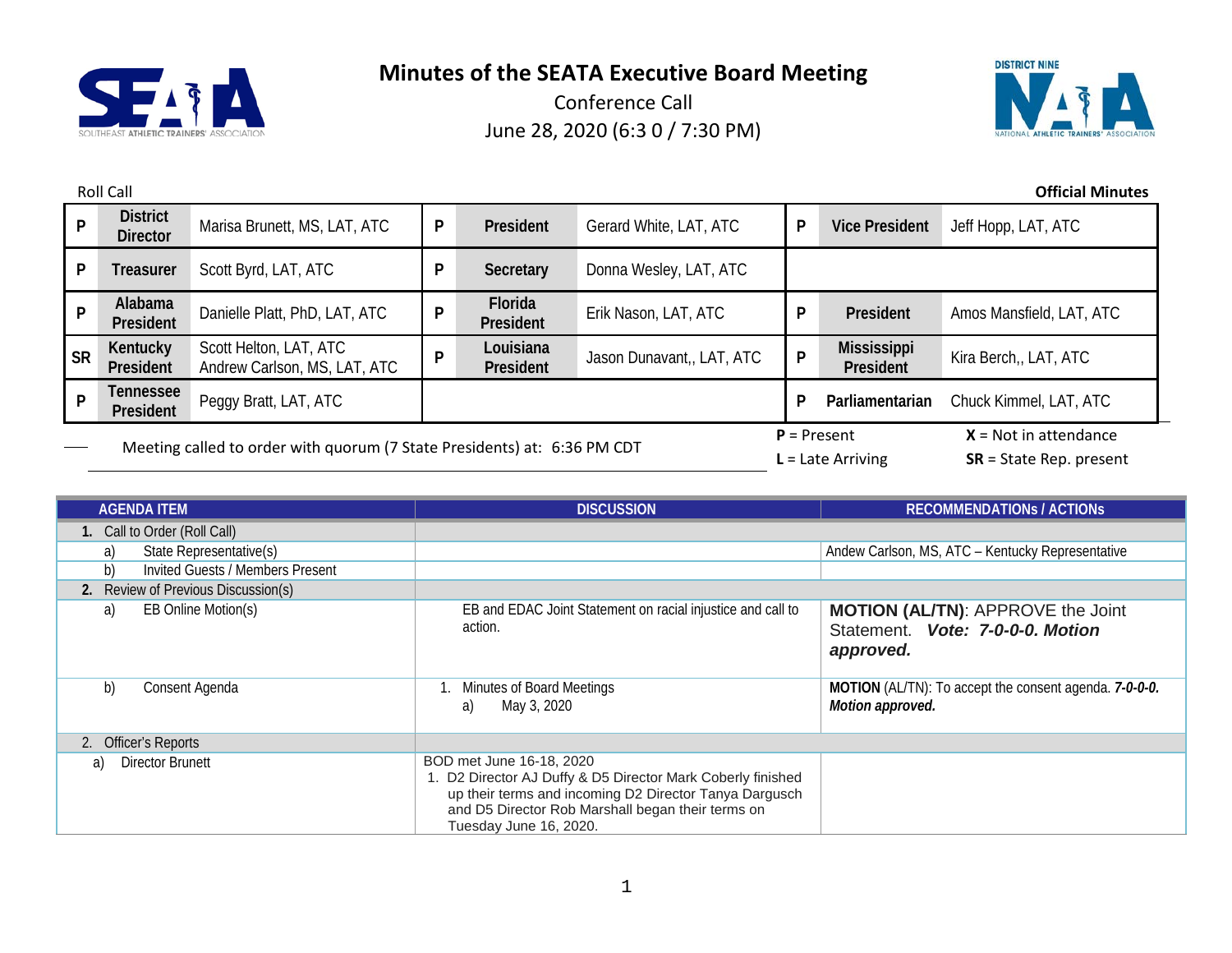



| 2. BOD approve President Lindley's reappointment of<br>Secretary/Treasurer Chris Hall and confirmed the vote for<br>Marisa Brunett to serve as Vice President.<br>3. BOD Approved Financial Requests and Actions:<br>BOD approved delaying the effective date of its<br>$\bullet$<br>approval of the creation of District 11 to January 2021<br>face to face meeting to approve the final plan for<br>District 11 business operations. Collect dues in<br>October and begin 2021<br>SAAC Leadership Fellow Program<br>BOC Ortho Specialty Certification Launch shooting<br>for June 2021<br>Will begin making announcements this fall to<br>$\circ$<br>introduce the specialties.<br>Just a reminder, the BOC changed their process for<br>choosing BOC Directors. The election committee will<br>solicit and vet nominations to present to the board<br>and they will elect the Directors.<br>BOD approved the formation of the NATA Athletic<br>$\bullet$<br>Training and Public Health Integration Task Force.<br>Approved the DST Committee Allied Health<br>Professional Benchmark Project.<br>o Created a spreadsheet of other allied health<br>care professions benchmarking their<br>member benefits including dues and<br>providing members an annual meeting.<br>Approved Darryl Conway, MA, ATC as the incoming<br>chair of the NATA EDAC beginning June 2021<br>Endorsed the "Return to Sports and Exercise during<br>the COVID-19 Pandemic: Guidelines for High School<br>and Collegiate Athletic Programs" and approved the<br>formation of the NATA Infections Disease Control<br>Taskforce.<br>Endorsed the multi-association document "Return to<br>Sports and Exercise during the COVID-19 Pandemic:<br>Guidance for High School and Collegiate Athletic |  |
|----------------------------------------------------------------------------------------------------------------------------------------------------------------------------------------------------------------------------------------------------------------------------------------------------------------------------------------------------------------------------------------------------------------------------------------------------------------------------------------------------------------------------------------------------------------------------------------------------------------------------------------------------------------------------------------------------------------------------------------------------------------------------------------------------------------------------------------------------------------------------------------------------------------------------------------------------------------------------------------------------------------------------------------------------------------------------------------------------------------------------------------------------------------------------------------------------------------------------------------------------------------------------------------------------------------------------------------------------------------------------------------------------------------------------------------------------------------------------------------------------------------------------------------------------------------------------------------------------------------------------------------------------------------------------------------------------------------------------------------------------------------------------|--|
| Programs"                                                                                                                                                                                                                                                                                                                                                                                                                                                                                                                                                                                                                                                                                                                                                                                                                                                                                                                                                                                                                                                                                                                                                                                                                                                                                                                                                                                                                                                                                                                                                                                                                                                                                                                                                                  |  |
| ACSM, AMSSM, AOSSM, CSCCa, GSSI,<br>$\circ$<br>KSI, NATA, NCSSIR, NFHS, NSCA, US<br>Soccer                                                                                                                                                                                                                                                                                                                                                                                                                                                                                                                                                                                                                                                                                                                                                                                                                                                                                                                                                                                                                                                                                                                                                                                                                                                                                                                                                                                                                                                                                                                                                                                                                                                                                 |  |
| <b>VNATA Update</b>                                                                                                                                                                                                                                                                                                                                                                                                                                                                                                                                                                                                                                                                                                                                                                                                                                                                                                                                                                                                                                                                                                                                                                                                                                                                                                                                                                                                                                                                                                                                                                                                                                                                                                                                                        |  |
| July 13-16, 2020                                                                                                                                                                                                                                                                                                                                                                                                                                                                                                                                                                                                                                                                                                                                                                                                                                                                                                                                                                                                                                                                                                                                                                                                                                                                                                                                                                                                                                                                                                                                                                                                                                                                                                                                                           |  |
| "Live" will be available through September 10th                                                                                                                                                                                                                                                                                                                                                                                                                                                                                                                                                                                                                                                                                                                                                                                                                                                                                                                                                                                                                                                                                                                                                                                                                                                                                                                                                                                                                                                                                                                                                                                                                                                                                                                            |  |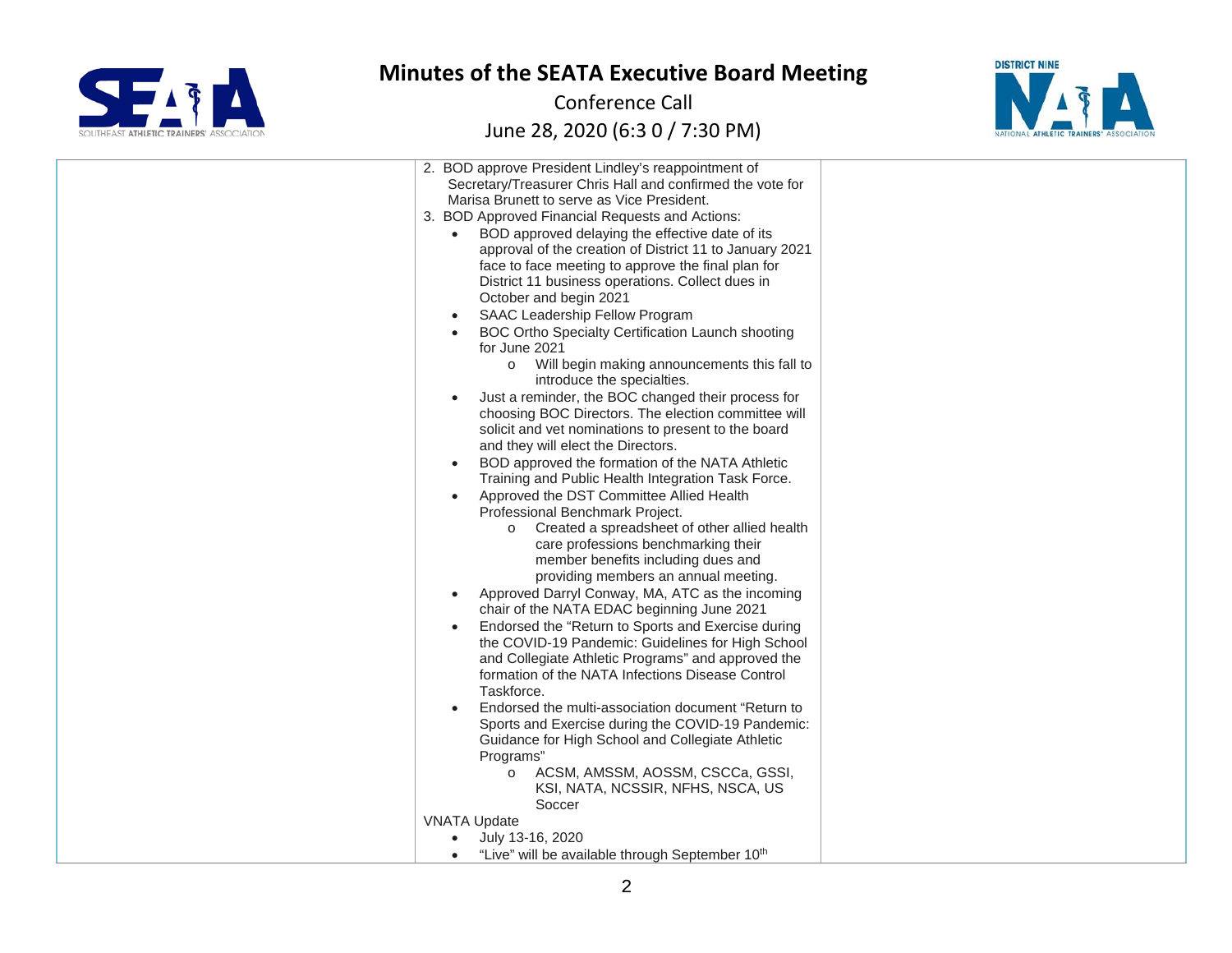



| On demand will start on July 13 and then the "live"<br>$\bullet$<br>will go to "On demand"<br>The AT Expo is continuing to transition to VNATA and<br>currently have 81 Exhibitors confirmed; continuing to<br>work daily on additional exhibitors<br>There are also sponsorship opportunities still<br>available. Icy Hot with Shaq doing the messaging is<br>sponsoring our EBP sessions.<br>There will be 27 VNATA Chat Sessions - 1 hour<br>sessions with dedicated topics, moderators and<br>$SME's - 9$ per day.<br>SLC working with staff on the student meeting.                                              |  |
|-----------------------------------------------------------------------------------------------------------------------------------------------------------------------------------------------------------------------------------------------------------------------------------------------------------------------------------------------------------------------------------------------------------------------------------------------------------------------------------------------------------------------------------------------------------------------------------------------------------------------|--|
| <b>BOC Update</b><br>COVID-19 update on their website in regards to<br>testing.<br>Just finished May/June Exam and July/August exam<br>window is opening next week. Currently almost 250<br>test sites in the US and 16 in Canada open.<br>Competency Assessment Module will close at the<br>end of the month.<br>Pilot on Handwashing Policy extended until<br>8/31/2020.<br>Professional Goals Appraisal open for ALL ATs thru<br>$\bullet$<br>the end of the calendar year $-$ Fee is \$65 for 10 CE's.                                                                                                            |  |
| <b>CAATE Update</b><br>Looked at the 2020, 2021 scheduled onsite reviews<br>$\bullet$<br>normally done in October and will not be pushed to<br>January-June 2021.<br>The new Residency and Fellowship Program<br>Standards has been released with a call for open<br>comments until 8/1/2020. These will be presented to<br>the NATA BOD for comments from the ECE with an<br>executive summary on the educational standards by<br>mid-July.<br>Go4Ellis renewed partnership for 5 years following<br>review of RFPs. 10,000+ ATs on their platform and<br>have transitioned their business model due to<br>COVID-19. |  |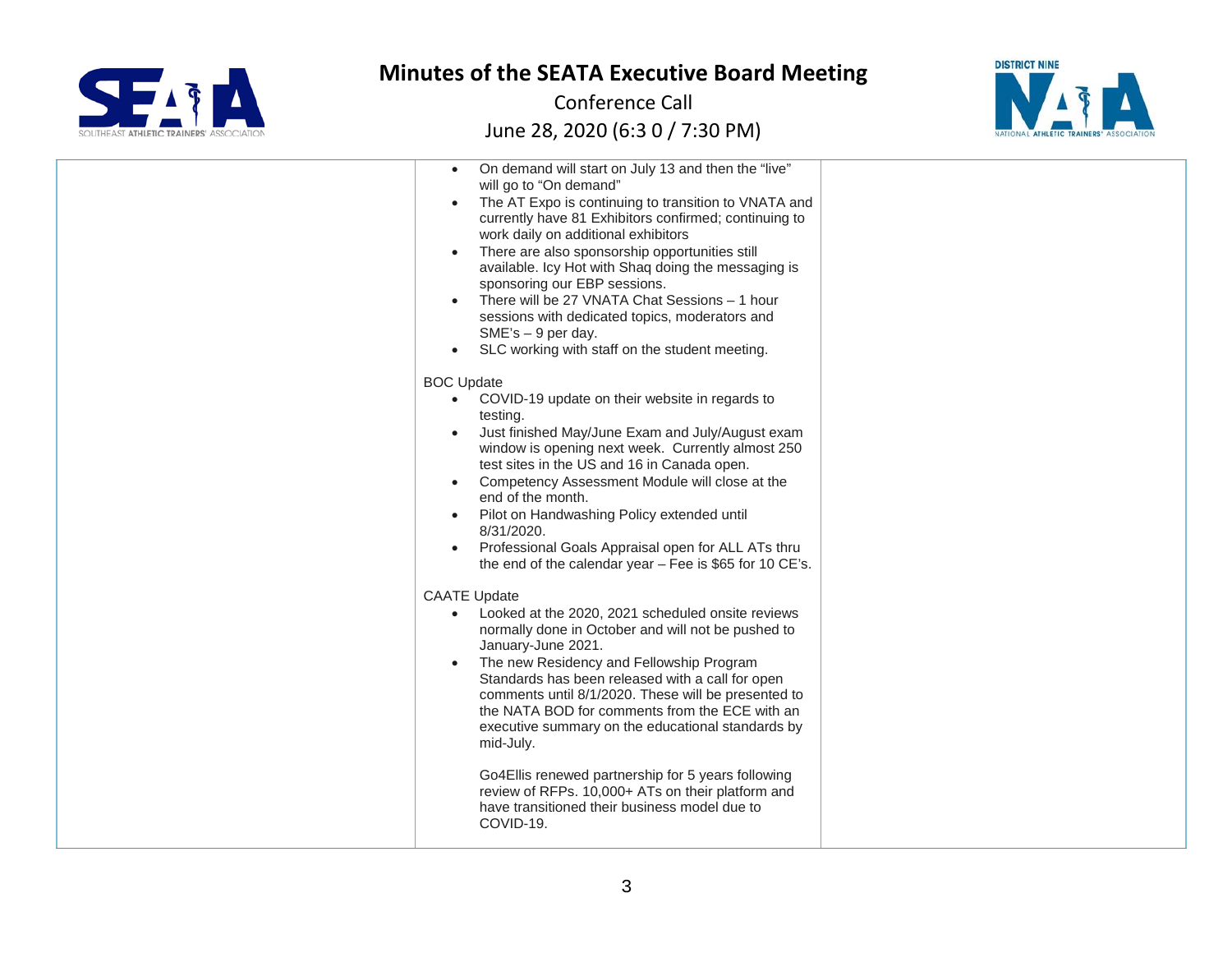



| KSI Update - Innovate Program will work with ATLAS<br>to provide ATs to underserved areas. TUFFS<br>program will continue when travel is more allowed.                                                                             |  |
|------------------------------------------------------------------------------------------------------------------------------------------------------------------------------------------------------------------------------------|--|
| Knowledge Initiatives working with Kellogg Institute<br>on Clinical Leadership Certificate will be rolling out<br>soon.                                                                                                            |  |
| 80% of membership has renewed thus far; only<br>slightly down from last year. Many are taking<br>advantage of multi-year dues.                                                                                                     |  |
| Other associations are looking to NATA as how we<br>will proceed with VNATA.                                                                                                                                                       |  |
| GAC Priorities is to be lead on youth athlete safety<br>issues. National Defense Authorization Act looking to<br>add ATs to Tricare. President Lindley meeting late<br>July.                                                       |  |
| Discretionary Grants and Matching Grants will be<br>open soon. At this moment many NATA projects are<br>on hold until the new NATA budget year begin.                                                                              |  |
| SLF had over 250+ attendees (every state, DC, Am.<br>Samoa).                                                                                                                                                                       |  |
| Safe Sport Schools Award - at least one winner in<br>each state.                                                                                                                                                                   |  |
| MARCOM - very busy with Presidential Candidates<br>(next Chats is with SLC) on Tuesday. During VNATA<br>there will be a forum with the candidates. Director<br>Brunett encouraged members to vote when they<br>receive the ballot. |  |
| We are continuing to expand our resources regarding<br>COVID-19 that have been developed by NATA<br>Committees.                                                                                                                    |  |
| AYOR is working on state support.                                                                                                                                                                                                  |  |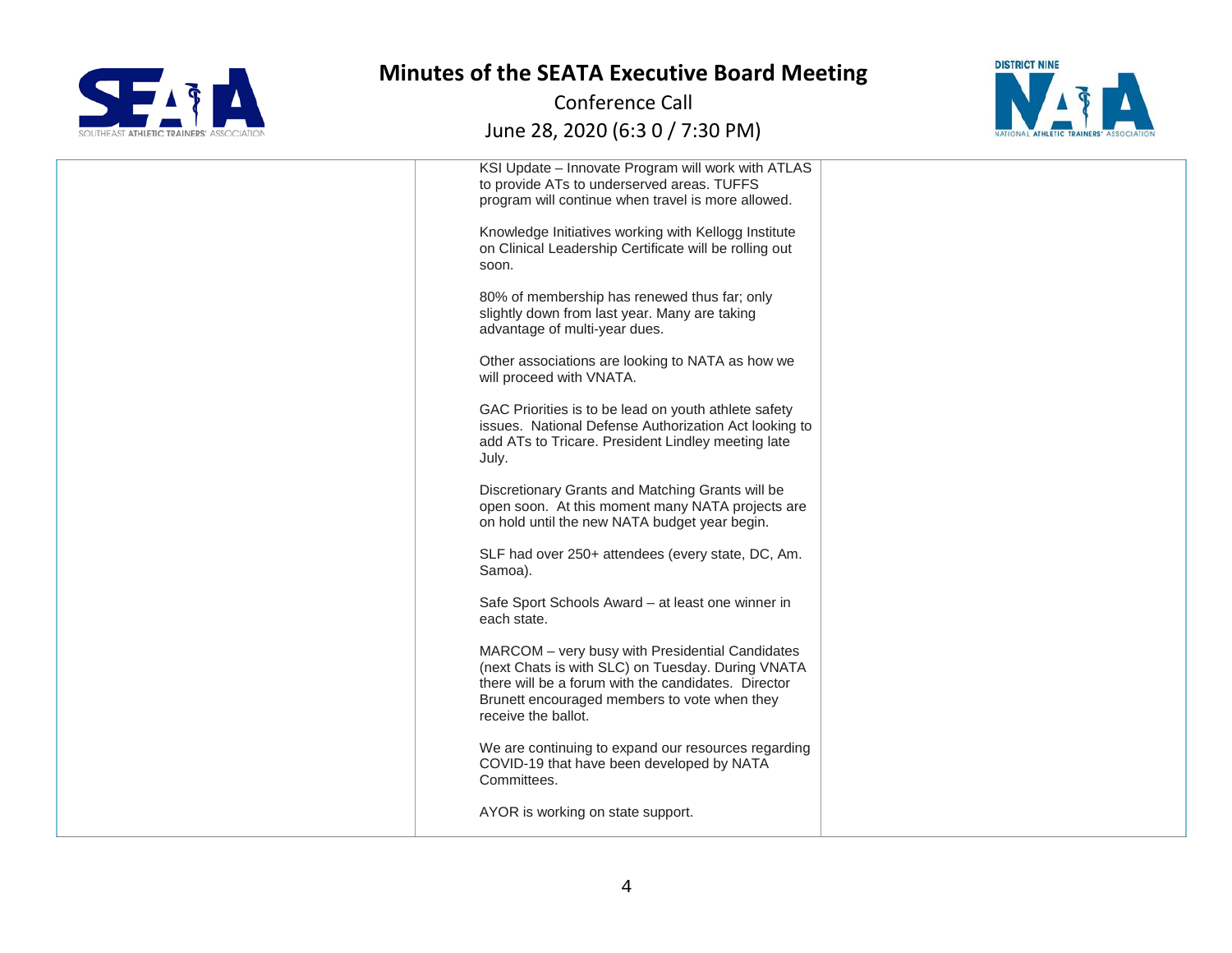



|                           | EDAC has been working on many areas. Lori<br>Vazquez (SEATA EDAC Chair) and Lovie Tabron<br>(ATs Care) have been working together.<br>Remember to Donate A Photo to help the NATA<br>Foundation.                                                                                                                                                                                                                                                                                                                                                                                                                                                                                                                                                                                                                                                                                                                                                                                                                          |                                                                                                                                                                                       |
|---------------------------|---------------------------------------------------------------------------------------------------------------------------------------------------------------------------------------------------------------------------------------------------------------------------------------------------------------------------------------------------------------------------------------------------------------------------------------------------------------------------------------------------------------------------------------------------------------------------------------------------------------------------------------------------------------------------------------------------------------------------------------------------------------------------------------------------------------------------------------------------------------------------------------------------------------------------------------------------------------------------------------------------------------------------|---------------------------------------------------------------------------------------------------------------------------------------------------------------------------------------|
| President White<br>b)     | 1. Have access to the Wells Fargo Investment Account for<br>SEATA. We have requested that the Investment Banker at the<br>Dunwoody Branch in Atlanta become our new Investment<br>Manager. This will allow us to go and visit when we are in the<br>Atlanta area.<br>2. Creating a seata.org email address for each committee. This<br>address will serve as an alias email address that will forward<br>email to the individual's email address.<br>3. Creating Google Drive folders for all the committees to begin to<br>use for committee work.<br>4. Updating and revising the application process for SEATA<br>Scholarships.<br>5. Updated and revising the Commitment to Serve and Committee<br>Interest Forms.<br>6. Updated Exec Board Liaisons for the SEATA Committees (see<br>below)<br>7. TEAM AT Webinar Program - SEATA had \$0 expense for<br>GoToWebinar and for Cvent integration.<br>NATA Foundation is planning to conduct a virtual Free<br>8.<br>Communications event and SEATA will be the sponsor |                                                                                                                                                                                       |
| Vice President Hopp<br>a) | 1. Still in a holding pattern for our contracts for 2022-23.                                                                                                                                                                                                                                                                                                                                                                                                                                                                                                                                                                                                                                                                                                                                                                                                                                                                                                                                                              |                                                                                                                                                                                       |
| Secretary Wesley`<br>b)   | Membership Update<br><b>TEAM AT Webinar Program Update</b><br>Communications Committee - eBlast info needed to Brandon<br>Platt (seata.media@gmail.com) by noon CDT on Monday,<br>June 29 for eblast going out Tuesday.<br>NATA Reminder about NATA President Election and social<br>4.<br>media guidelines; I have asked for clarification regarding<br>"NATA entities" as related to state association<br>representatives, but have not received a response yet.<br>NATA entities cannot use their position to endorse<br>a)<br>and/or advocate for a candidate. For example, if you                                                                                                                                                                                                                                                                                                                                                                                                                                    | ACTION: State presidents and state MARCOM reps are<br>asked to get any materials to Brandon Platt for the eBlast<br>by noon CDT on Monday. We hope to have this go out<br>on Tuesday. |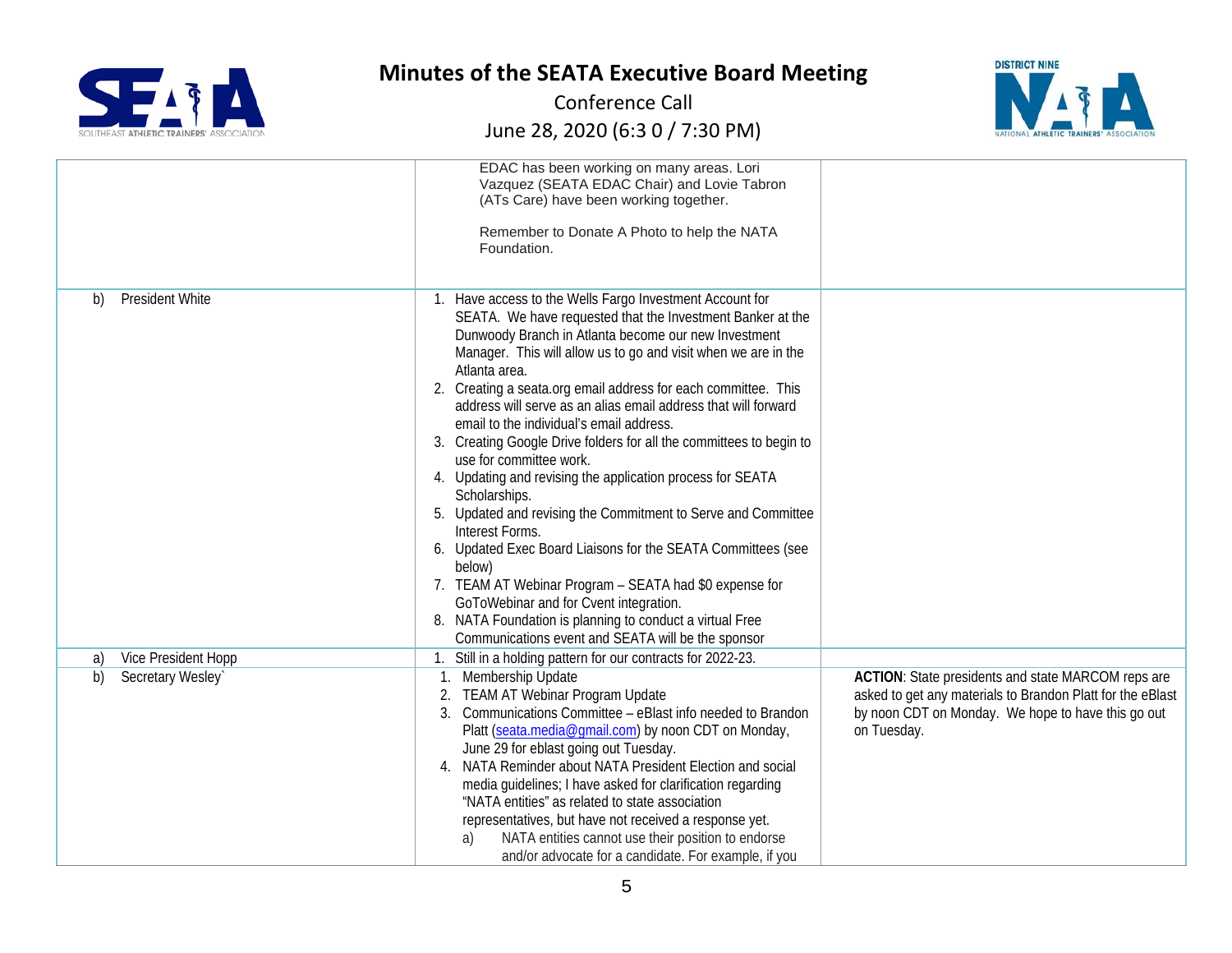



|                                        | have a personal social media account that identifies<br>any affiliation with NATA beyond being a member, you<br>cannot endorse or discuss anything related to the<br>campaign or election unless affiliations are removed<br>permanently. The only exception is outlined in point<br>No. 4.<br>NATA committee social media accounts may only<br>b)<br>retweet or re-post content shared by the NATA<br>national office (@NATA1950).<br>NATA committees cannot develop, alter and/or<br>$\mathsf{C}$<br>distribute any communication and/or information (e.g.,<br>flyer, email, phone number) about the presidential<br>candidates beyond what is provided and/or requested<br>of them by the NATA national office.<br>NATA committees may use NATA committee social<br>d)<br>media accounts to encourage members to vote.<br>However, they may not include any content, assets or<br>links related to the candidates beyond what has been<br>published by the national office.<br>SEATA Website - Members' Only Page update<br>5. |                                                                                                                                                                                                                                                                                                |
|----------------------------------------|-----------------------------------------------------------------------------------------------------------------------------------------------------------------------------------------------------------------------------------------------------------------------------------------------------------------------------------------------------------------------------------------------------------------------------------------------------------------------------------------------------------------------------------------------------------------------------------------------------------------------------------------------------------------------------------------------------------------------------------------------------------------------------------------------------------------------------------------------------------------------------------------------------------------------------------------------------------------------------------------------------------------------------------|------------------------------------------------------------------------------------------------------------------------------------------------------------------------------------------------------------------------------------------------------------------------------------------------|
| <b>Treasurer Byrd</b><br>$\mathcal{C}$ | 1. ACTION: President White asked that Treasurer Byrd present<br>an Expense / Revenue Report for ATSS/ATEC and CSMM to<br>the Board on our June Board Meeting.<br>2. As of June 23 we are down this year as we have lost some<br>significant funds with the CSMM and down compared to last<br>year.<br>3.<br>Treasure Byrd still does not have access to our Investment<br>account.<br>Checking account \$145,000 (\$360,000 compared to last year).<br>4.<br>Dues distribution payments have also impacted our net<br>5.<br>savings.<br>6. Treasurer Byrd will be looking to set up a Finance Committee<br>meeting and may travel to Atlanta to meet with our Investment<br>Account manager.<br>7. Some of the "uncategorized" expenses are working to be<br>identified and will work to track down some of these expenses.                                                                                                                                                                                                       | ACTION: President White asked Treasurer Byrd to<br>create a summary report for the Board to review and<br>have it available for the Finance Committee meeting.<br>ACTION: State presidents are asked to notify him this<br>week if any changes in state dues structures are coming<br>in 2021. |
| 3. Committee Reports                   |                                                                                                                                                                                                                                                                                                                                                                                                                                                                                                                                                                                                                                                                                                                                                                                                                                                                                                                                                                                                                                   |                                                                                                                                                                                                                                                                                                |
| <b>Standing Committees</b><br>a)       |                                                                                                                                                                                                                                                                                                                                                                                                                                                                                                                                                                                                                                                                                                                                                                                                                                                                                                                                                                                                                                   |                                                                                                                                                                                                                                                                                                |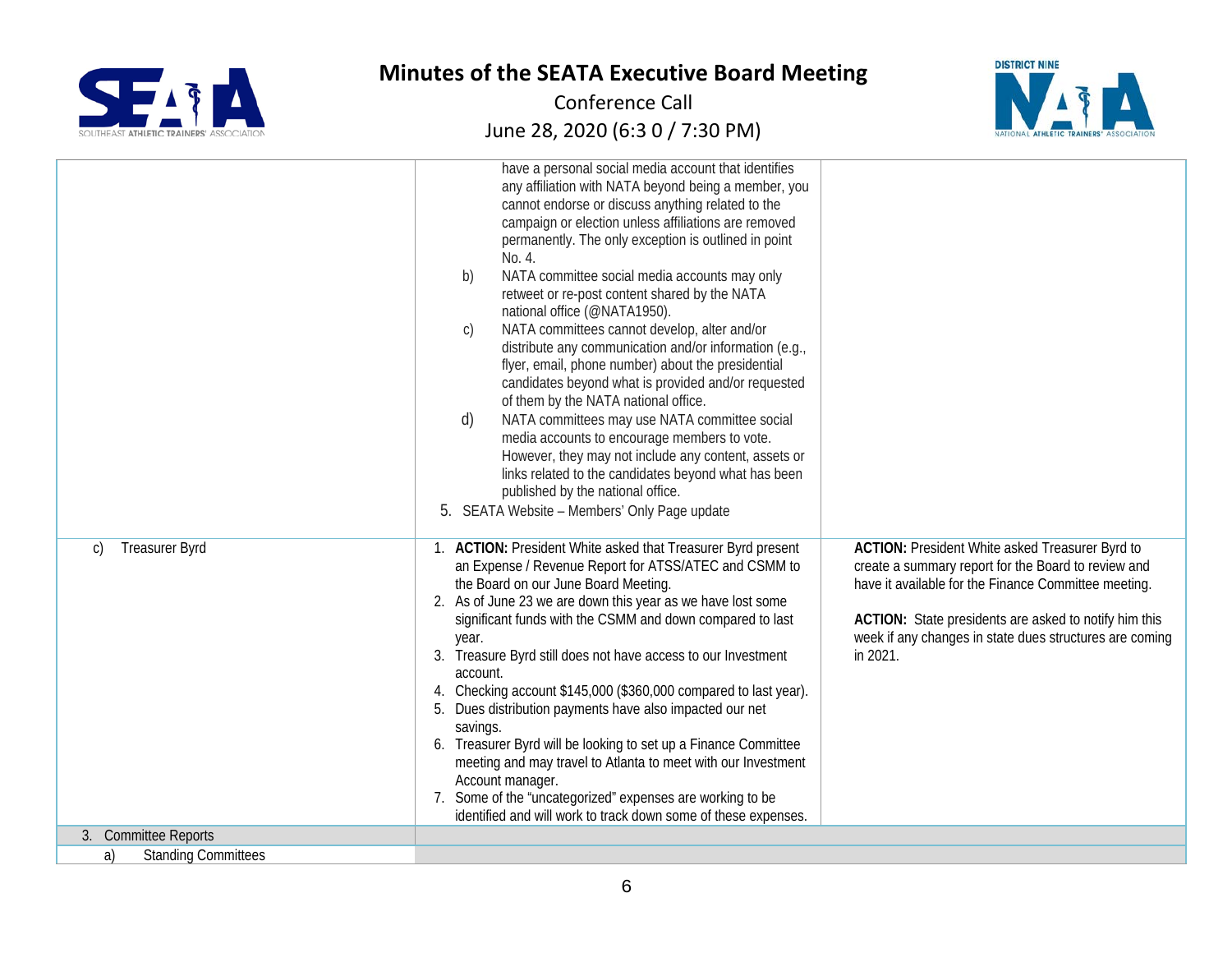



| <b>Finance Committee</b>                                      | Update on: President White has asked that Treasurer Byrd<br>schedule a Finance Committee Conference Call or Meeting and<br>complete a review of the SEATA finances.                                                                                                                                                                                                                                                       | Tabled                                                                                                                                                                                                                      |
|---------------------------------------------------------------|---------------------------------------------------------------------------------------------------------------------------------------------------------------------------------------------------------------------------------------------------------------------------------------------------------------------------------------------------------------------------------------------------------------------------|-----------------------------------------------------------------------------------------------------------------------------------------------------------------------------------------------------------------------------|
| b)<br>Ad hoc / Taskforce(s)                                   |                                                                                                                                                                                                                                                                                                                                                                                                                           |                                                                                                                                                                                                                             |
| Legislative Grant Taskforce (President<br>$Bratt-TN)$         | Tabled until Treasurer Byrd can review and offer a recommendation.                                                                                                                                                                                                                                                                                                                                                        | Tabled until Finance Committee can meet                                                                                                                                                                                     |
| Convention Taskforce Committee (VP Hop)<br>ii.                | Update on discussions/progress on the SEATA Convention<br>(combined event of ATSS/CSMM/ATEC for 2022+.                                                                                                                                                                                                                                                                                                                    |                                                                                                                                                                                                                             |
| Old Business<br>4.                                            |                                                                                                                                                                                                                                                                                                                                                                                                                           |                                                                                                                                                                                                                             |
| a)                                                            |                                                                                                                                                                                                                                                                                                                                                                                                                           |                                                                                                                                                                                                                             |
| <b>New Business</b><br>5.                                     |                                                                                                                                                                                                                                                                                                                                                                                                                           |                                                                                                                                                                                                                             |
| <b>EDAC Graduate Scholarship</b><br>a)                        | EDAC is requesting that SEATA endow the Arnold T. Bell Memorial<br>EDAC Graduate Scholarship with the NATA Foundation and to<br>award the scholarship for the 2020-21 AY. The cost to endow a<br>scholarship is \$50,000 and the scholarship is \$2,300 for the AY<br>(+200 Foundation costs). The total amount being requested is<br>\$52,500. After this initial year, the scholarship will come from the<br>endowment. | MOTION: (GA/FL): Table this discussion until we are able to<br>receive more information from Finance Committee and<br>the NATA Foundation. 7-0-0-0 Motion approved                                                          |
| b)<br><b>SEATA Elections</b>                                  | A call for Nominations for DD, Pres, and Treasurer will go out on<br>July 1. President Peggy Bratt has been appointed as the Chair for<br>this committee (Pres Mansfield, Pres Berch, Sec Wesley).                                                                                                                                                                                                                        | ACTION: Elections committee to develop a task force to<br>review By-Laws regarding reducing timeline for<br>electronic voting.<br>MOTION (AL/LA): To accept the Election Timeline as<br>presented. 7-0-0-0 Motion approved. |
| Health for the free event (8 Cat A CEUs).<br>7. Announcements | President Nason invited everyone to attend the 2020 ATAF Virtual Symposium presented by Advent                                                                                                                                                                                                                                                                                                                            |                                                                                                                                                                                                                             |
| 8. Adjournment                                                | Meeting adjourned at:<br>8:20 PM CDT                                                                                                                                                                                                                                                                                                                                                                                      |                                                                                                                                                                                                                             |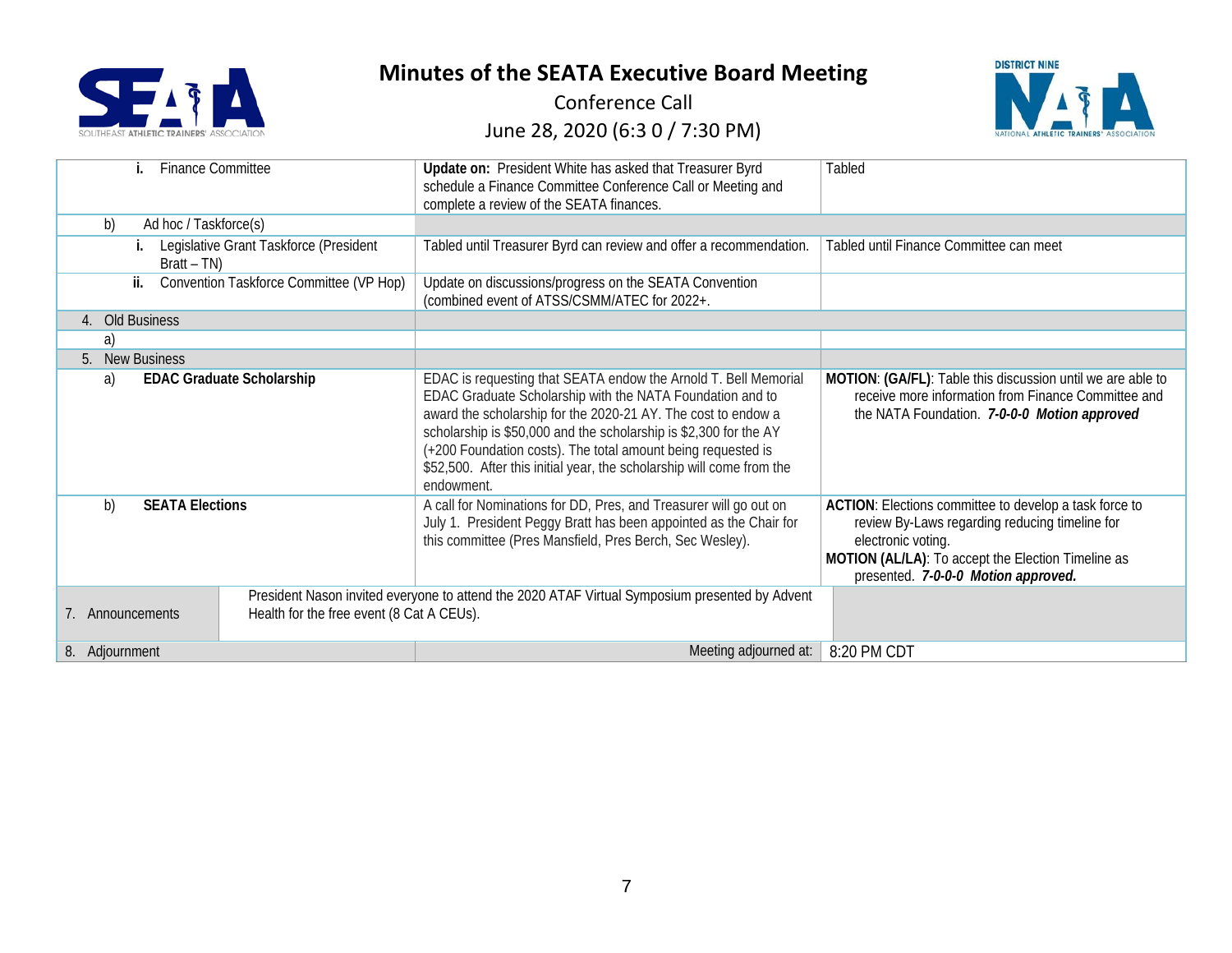

| <b>Board Liason</b>                     | Group                                                     | <b>First</b><br>name | Last na'me  | <b>Term</b><br><b>Expires</b> |
|-----------------------------------------|-----------------------------------------------------------|----------------------|-------------|-------------------------------|
| <b>President Amos</b><br>Mansfield (GA) | College/University AT Committee (CUATC)                   |                      | Vacant      |                               |
| <b>President Amos</b><br>Mansfield (GA) | History & Archives Committee (HxC)                        | John                 | Anderson,   | March 2019                    |
| <b>President Amos</b><br>Mansfield (GA) | History & Archives Committee (HxC)                        | Murray               | Burch,      | March 2019                    |
| <b>President Danielle Platt</b><br>(AL) | Research & Education Committee (R&EC)                     | Elizabeth            | Hibberd,    | March 2019                    |
| <b>President Danielle Platt</b><br>(AL) | Research & Education Committee (R&EC)                     | Amanda               | Tritsch     | March 2019                    |
| <b>President Danielle Platt</b><br>(AL) | NATA LGBTQ+ Committee                                     | Amanda               | Tritsch     |                               |
| <b>President Erik Nason</b><br>(FL)     | Committee on Practice Advancement (COPA)                  | Allen                | Thompson,   | 2018 (2021)                   |
| <b>President Erik Nason</b><br>(FL)     | <b>Marketing and Communications Committee</b><br>(MarCom) | <b>Taylor</b>        | Temnick,    | 2019 (2022)                   |
| <b>President Erik Nason</b><br>(FL)     |                                                           | Donna                | Wesley,     | <b>July 1905</b>              |
| President Jason<br>Dunavant (LA)        | Hall of Fame Committee (HoF)                              | Robert               | Nevil,      | March 2019                    |
| President Jason<br>Dunavant (LA)        | Most Distinguished AT Committee (MDATC)                   | Amanda               | Benson,     | March 2019                    |
| <b>President Kira Berch</b><br>(MS)     | Ethnic Diversity Advisory Committee (EDAC)                | Lori                 | Vasquez,    | 2018 (2021)                   |
| <b>President Kira Berch</b><br>(MS)     | Secondary School AT Committee (SSATC)                     | Ciara                | Taylor,     | 2019 (2022)                   |
| <b>President Peggy Bratt</b><br>(TN)    | <b>ATs Care Committee</b>                                 | Lovie                | Tabron,     | 2021 (2024)                   |
| <b>President Peggy Bratt</b><br>(TN)    | Young Professionals Committee (YPC)                       | <b>Nikki</b>         | Harris,     | 2019 (2022)                   |
| <b>President Scott Helton</b><br>(KY)   | Governmental Affairs Committee (GAC)                      | Mike                 | VanBruggen, |                               |
| <b>President Scott Helton</b><br>(KY)   | Honors & Awards Committee (H&AC)                          | Ray                  | Burr,       | March 2019                    |
| <b>President Scott Helton</b><br>(KY)   | <b>Scholarships Committee</b>                             | <b>Bill</b>          | Welsh,      | March 2019                    |
| <b>SEC Donna Wesley</b>                 | <b>Communications Committee</b>                           | Donna                | Wesley,     |                               |
| <b>SEC Donna Wesley</b>                 | <b>Elections Committee</b>                                | Peggy                | Bratt,      |                               |
| <b>TRES Scott Byrd</b>                  | Corporate Partnership Committee                           | Richard              | Frazee,     | March 2019                    |
| <b>TRES Scott Byrd</b>                  | <b>Finance Committee</b>                                  | Scott                | Byrd,       | <b>June 2021</b>              |
| VP Jeff Hopp                            | Annual Symposium (CSMM) Oversight<br>Committee            | Jeff                 | Hopp        | <b>jUNE 2019</b><br>(2022)    |
| <b>VP Jeff Hopp</b>                     | Athletic Training Educator's Conference<br>(ATEC)         | Amanda               | Jarriel,    | March 2019                    |
| <b>VP Jeff Hopp</b>                     | <b>Oversight Committee</b>                                | Danielle             | Platt,      | March 2020                    |